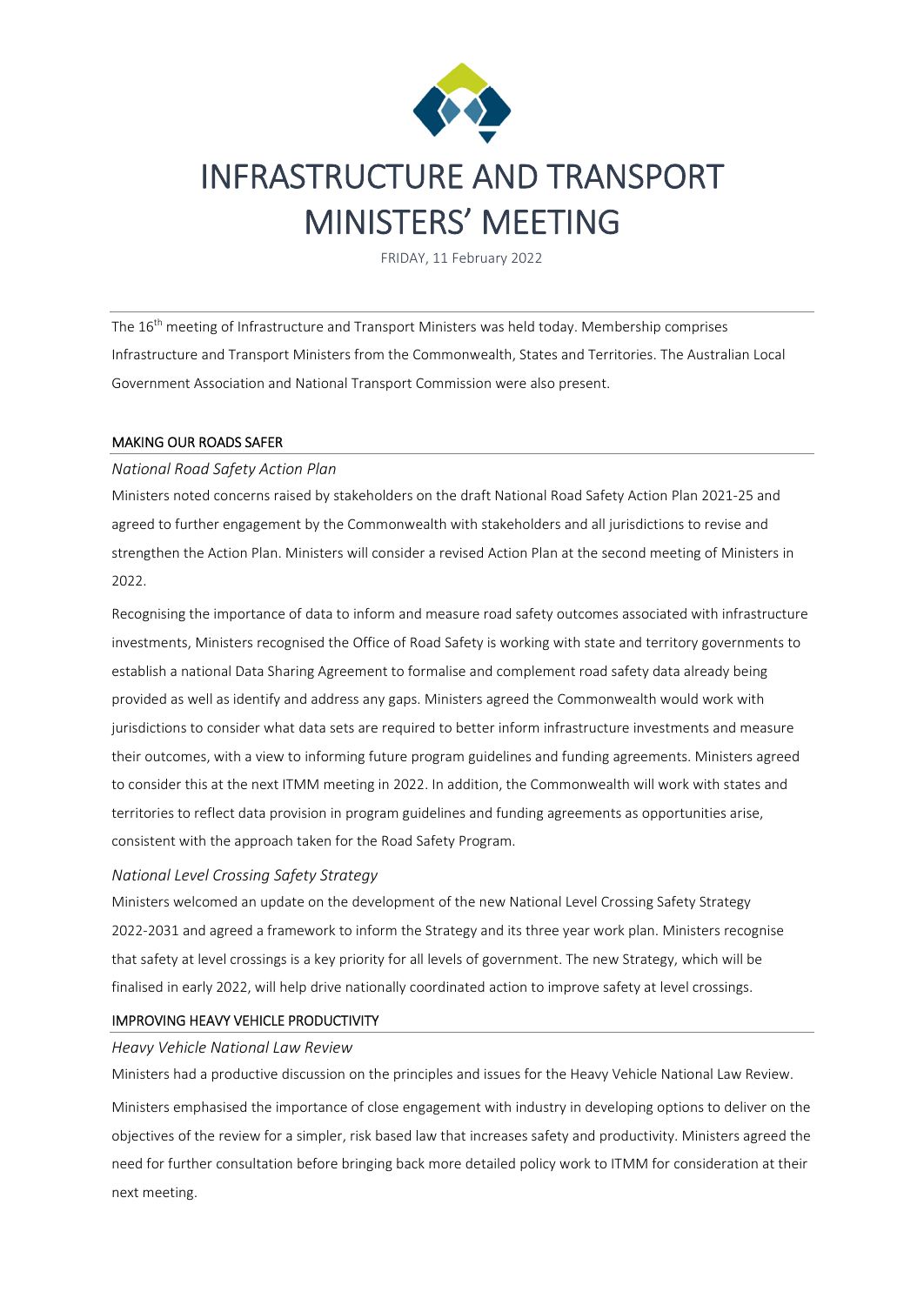## FUTURE TRANSPORT TECHNOLOGY

#### *Automated vehicles*

Ministers agreed that the future Automated Vehicle Safety Law will be implemented through Commonwealth law. This will deliver a nationally consistent regulatory approach and will enable the safe operation of automated vehicles on public roads across Australia. Ministers will make future decisions on drafting instructions for the new law in late 2022 through ITMM. Ministers also agreed that an Intergovernmental Agreement will be developed to support the new automated vehicle regulatory governance arrangements by late 2023.

Ministers agreed that the National Transport Commission and the Commonwealth will work with state and territory governments to develop a consistent approach to complementary legislation and will report back to Ministers in late 2022. Complementary state and territory law amendments will support the national regulatory framework for automated vehicles. The Automated Vehicle Safety Law is expected to commence by 2026.

#### NATIONAL RAIL ACTION PLAN

*National Rail Action Plan - rolling update* 

Ministers welcomed the rolling update on the National Rail Action Plan (NRAP) and noted the work that had been progressed on the National Rail Skills Hub, development of five new national industry standards and commencement of economic analysis of the benefits to locally manufactured common rail components. Ministers agreed to a National Rail Interoperability Framework and for the National Transport Commission to further develop the key elements of the framework, which will support governments and the rail industry to consider rail system interoperability for future major rail investments.

#### REFORMS TO THE DISABILITY TRANSPORT STANDARDS

Ministers confirmed the first 16 areas of reform to the Disability Standards for Accessible Public Transport, which delivers the first step in modernising the standards and improving accessibility of public transport for people with a disability.

Given the substantial number of reforms contained in the second stage as well as needing to finalise implementation and compliance details for all of the reforms, Ministers agreed to extend the timeframe for the project by six months to May 2023. This extension will allow for an extended period of consultation, to ensure the voices of people with a disability and the public transport operators and providers are heard. Ministers will discuss these reforms at their next meeting.